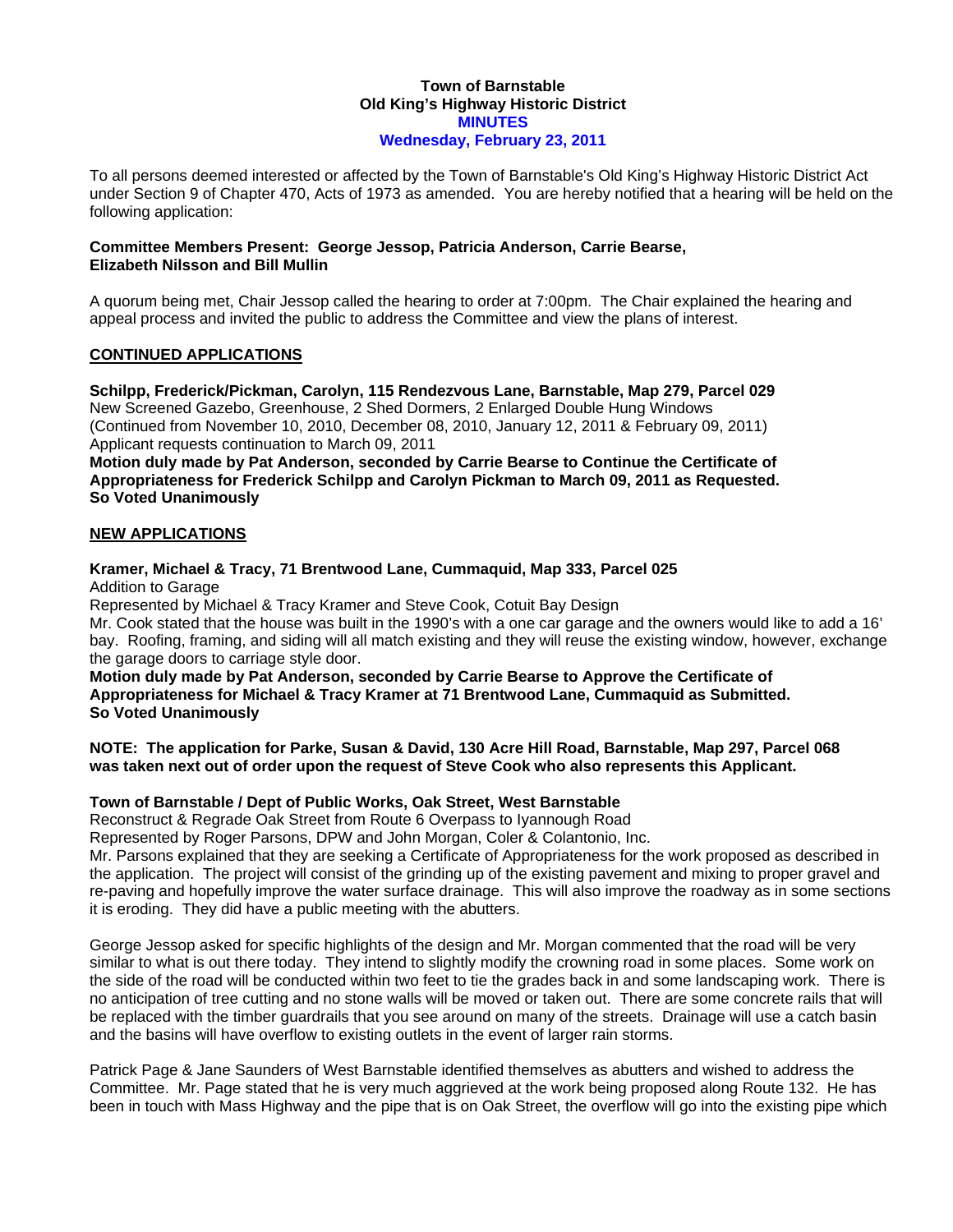has been on the road for many years. He noted that Mass Highway made it clear to him that it is illegal for anyone to let water or sediment go into a Mass Highway conveyance system. He also stated that the Town needs to file with Mass Highway for easement rights. Mr. Page requested that the Committee postpone this application until the Town has filed with Mass Highway.

Bill Mullin asked if the pipe drains into Buttonwood Lane and Ms. Saunders stated that it does and she believes this will contribute thousands and thousands of gallons of water that will come across the street and tie into illegally into the State's conveyance system.

Chair Jessop asked if there was a run off study done on this project and Mr. Morgan stated that there was not because they are not increasing the pervious area and there will be less run off because they will be leaching some of it. Currently the water goes directly into the pipe and in the proposed it will only be used as a backup.

Bill Mullin asked how many additional leaching basins are proposed and it was discussed approximately one dozen with the capacity of 1,000 gallons each.

Mr. Parsons commented that it is a smaller pipe at the end of Oak Street and when he spoke to Mr. Page was that he would take a closer look and add additional drainage if necessary. The current design of Oak Street does have an existing condition and this issue would continue, however, they are working towards reducing the burden.

Pat Anderson asked if the project is completed as per the specifications proposed, can they guarantee no run offs? Mr. Parson stated that no they could not, but if he could facilitate any action or if there is a situation where the Town needs to take action or if there is an overflow problem, he would address them.

Ms. Saunders asked if it is proven that this does not improve the problem, but causes more of a burden who was going to fix the problem. Chairman Jessop noted that this Committee has jurisdiction to a certain point ant that is the pavement material. Mr. Page asked the Old King's Highway Committee to delay the project approval and ask the applicant to file for the easement he believes they need with Mass Highway.

Pat Anderson asked Mr. Parson if it would be agreeable to him if they were to postpone the applicant to the next meeting date, could he look into the easement issue for the members.

**Motion duly made by Pat Anderson, seconded by Carrie Bearse to Continue the Certificate of Appropriateness for Town of Barnstable/Dept of Public Works to March 09, 2011. So Voted Unanimously** 

## **Tsotsis, Michael & Dorothy, 75 Salten Point Road, Barnstable, Map 280, Parcel 038**

Site Design Revision, Reduction in Retaining Wall, Addition of Windows

Represented by Oliver Orwig, Nicholaeff Architects and Philip Cheney

Mr. Orwig explained that they have made changes to the original approval in that they have reduced the mass and they have dropped the first floor elevation by one foot and have regraded and refigured the retaining walls. By refiguring the retaining wall, they will now add a fence as originally they were using some of the retaining wall for the enclosure for the pool.

Chairman Jessop asked what the highest point of the wall would be and Mr. Orwig indicated that the highest point is approximately 5 feet at the point located just off the road facing the driveway. At the back between the pool and the house they have removed a retaining wall and added shrubs. A chain link fence facing Salten Point will surround the pool and the fence will have wooden posts with a top rail.

Carrie Bearse asked about the addition of windows and Mr. Orwig referred to the submitted drawings. They wish to add two awning windows with a 6 light pattern to match upper sash and also wish to add flower boxes to the sills of some of the windows. They will also be adding side lights to an existing door, and wish to change one of the top windows from a triple hung to a double hung window.

It was noted that the specification sheet indicates a composite material for the trim and it was agreed by representatives that they would agree to a wood trim product.

Pat Anderson wished to note for the record that she was opposed to the original application and voted against approval and will continue to do so.

**Motion duly made by Carrie Bearse, seconded by Elizabeth Nilsson to Approve the Certificate of Appropriateness for Michael & Dorothy Tsotsis at 75 Salten Point Road Barnstable for changes submitted, noting the representatives agreed to replace the composite material for trim to wood and that the proposed wooden posts in the chain link fence be substituted with a steel/metal rail post.**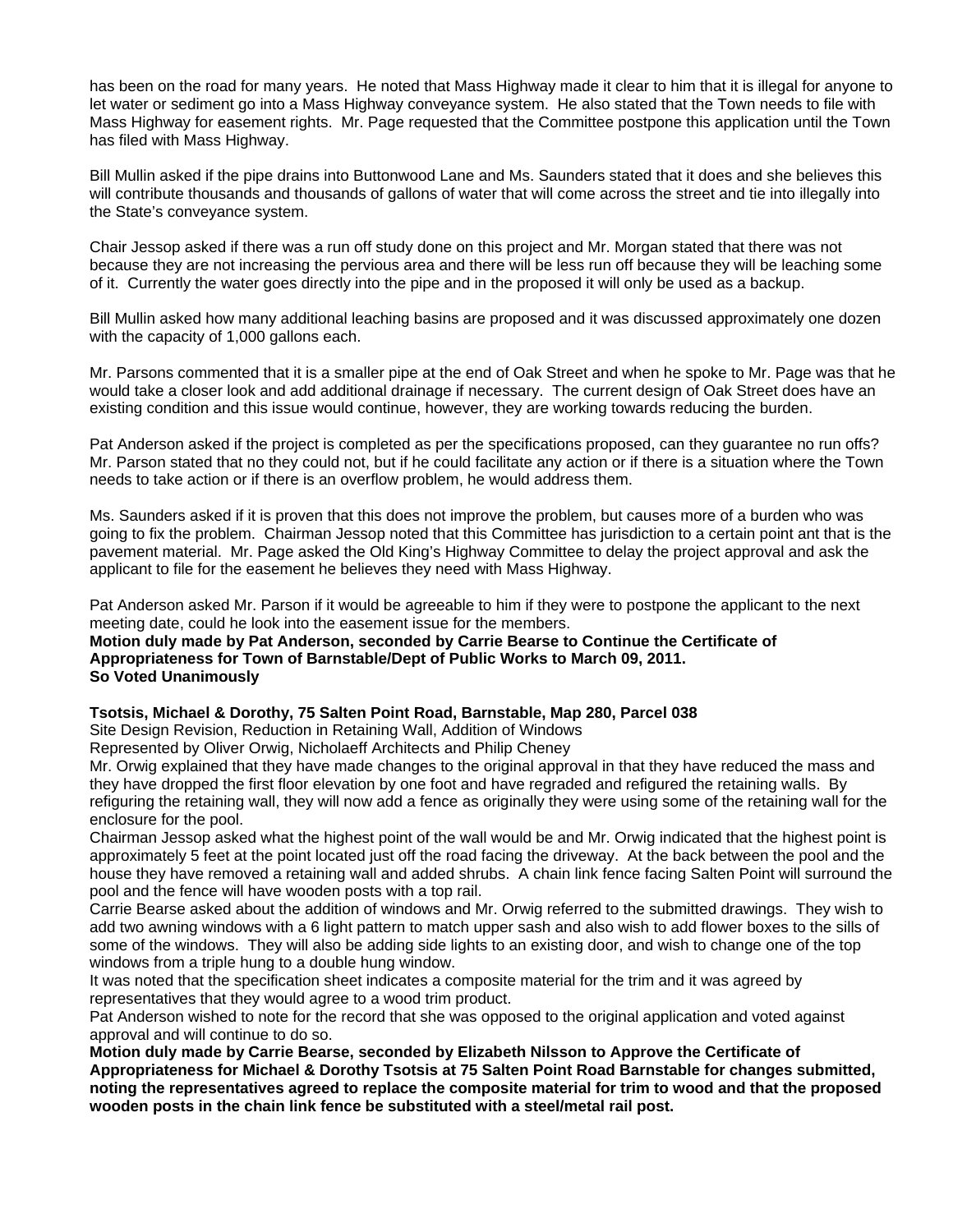#### **VOTE: AYE: Jessop, Bearse, Nilsson, Mullin NAY: Anderson**

# **Goehring, Hilda, 143 Pine Lane, Barnstable, Map 278, Parcel 045**

Replace 8 Windows

Represented by Hilda Goehring and Bradford Haven

Mr. Haven explained that they propose to replace eight windows with seven Andersen double hung and one casement. The double hung windows will have applied exterior grids and removable snap in grids on the interior. Mr. Haven also noted that since this Board does not approve composite material, they will change to a wood trim. Chairman Jessop added that bodyguard would be appropriate as well.

**Motion duly made by Carrie Bearse, seconded by Pat Anderson to Approve the Certificate of Appropriateness for Hilda Goehring at 143 Pine Lane, Barnstable for windows as Modified to reflect wood trim.** 

**So Voted Unanimously** 

NOTE: The following application was taken out of order on the Agenda

# **Parke, Susan & David, 130 Acre Hill Road, Barnstable, Map 297, Parcel 068**

Extend Previously Approved Addition 4 Feet

Represented by Steve Cook, Cotuit Bay Design

Mr. Cook informed the Board that the owners were previously approved for construction of a 14' x 16' addition and they would like to increase to 16' x 20'. The only thing that changes is the fireplace that will have a bump out now. Chairman Jessop notes that he does not particularly approve of the bump out and Pat Anderson commented that it looks like it is missing something underneath. Chairman Jessop commented that part of the problem is that this is a gable roof and in this instance, a shed roof would look better and to carry the framing to the ground and put a bit of foundation down and continue the siding. The dormer should match the height of the windows.

**Motion duly made by Carrie Bearse, seconded by Pat Anderson to Approve the Certificate of Appropriateness for Susan and David Parke at 130 Acre Hill Road, Barnstable as Modified to reflect the framing be brought to ground level and that the gable roof be replaced with a shed roof and new plans submitted to reflect these changes.** 

**So Voted Unanimously** 

**Gibbons, Frederick & Meg, 7 Point Hill Road, W. Barnstable, Map 136, Parcel 016** 

Extend Existing Addition 6 Feet

Represented by Seth Nickerson

Mr. Nickerson explained that an addition of a sun porch and a deck was approved approximately eight years ago and the homeowners wish to extend the room six feet. The doors and windows will be reused and the siding and the trim will match existing. They will also try to save the bushes and the vegetation.

**Motion duly made by Carrie Bearse, seconded by Pat Anderson to Approve the Certificate of Appropriateness for Frederick & Meg Gibbons at 7 Point Hill Road, W. Barnstable as Submitted. So Voted Unanimously** 

## **Correspondence Received**

Letter dtd 1/31/2011 from Herbert H. Gross re: Correction to Age of Home on Form B

Pat Anderson noted that she prepared the Inventory Form and if Mr. Gross has any documents verifying the age of the house, they could update the information. She also stated that Cape Codders were notorious for moving houses and locating them elsewhere, so it is possible that this house could have been relocated.